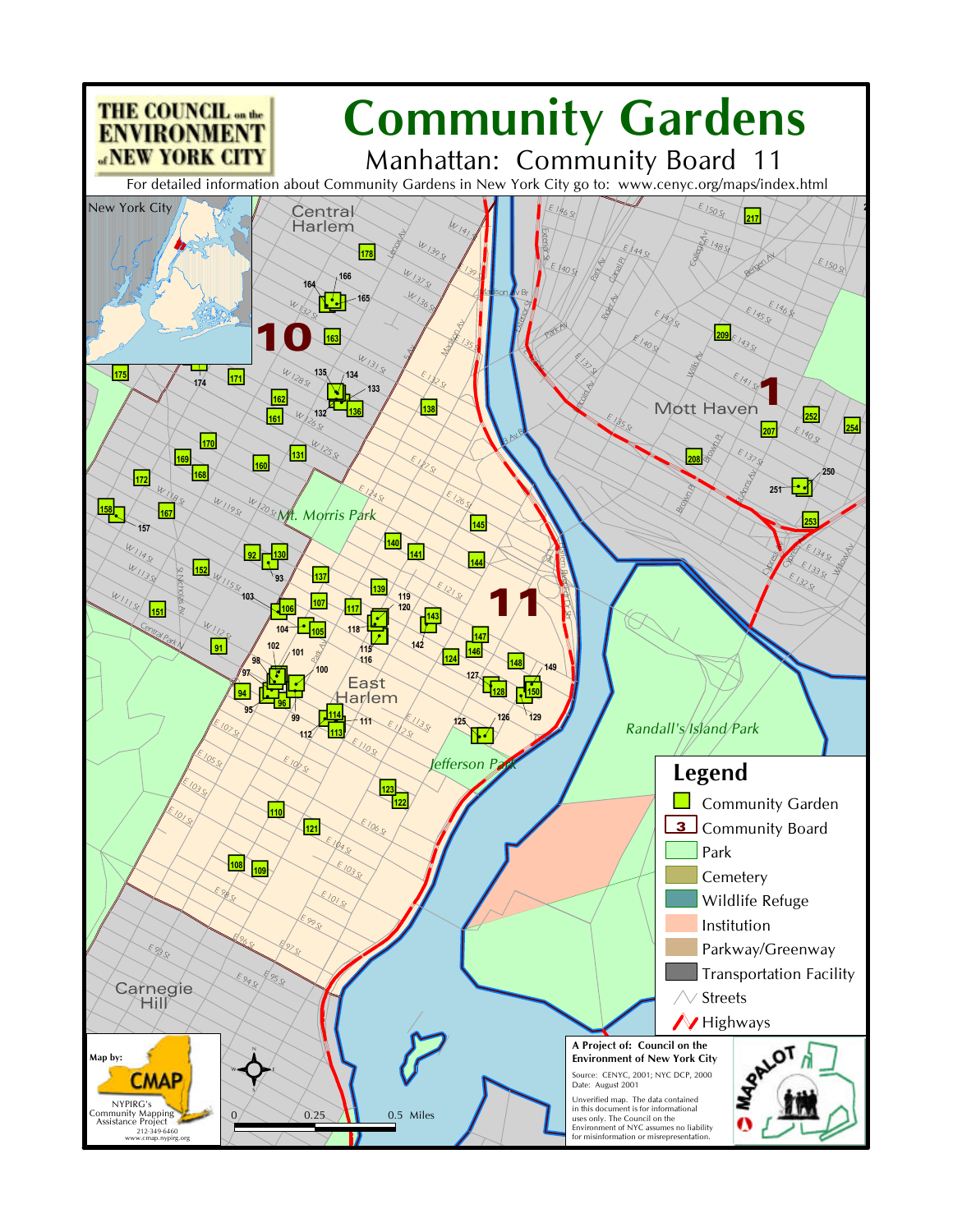

## **Community Gardens**

For detailed information about Community Gardens in New York City go to: www.cenyc.org/maps/index.html

## Manhattan: Community Board 11

| ID               | <b>GARDEN NAME</b>                              | <b>ADDRESS</b>                           |
|------------------|-------------------------------------------------|------------------------------------------|
| 94               | Nueva Esperanza Jardin Garden                   | 2-6 E. 110th Street                      |
| 95               | 110th St. Block Assoc.                          | 1651 Madison Avenue                      |
| $\overline{96}$  | <b>Jirasol Association</b>                      | 75-77 E. 110th Street                    |
| $\overline{97}$  | Pueblo Unido                                    | 1659 Madison Avenue                      |
| 98               | Little Blue House                               | 1675 Madison Avenue                      |
| 99               | <b>Friendly Garden</b>                          | 95 E. 111th Street                       |
|                  | 100   Villa Santurce Jardineras                 | 74 E. 112th Street                       |
| 101              | Chenchitas' Group                               | 1691-93 Madison Avenue                   |
| 102              | <b>Mission Garden</b>                           | 1617 East 111th Street                   |
| 103              | Flower Garden #1                                | 1401 5th Avenue                          |
|                  | 104 Young Devils, Inc.                          | 1753 Madison Ave.                        |
| 105              | La Cuevita                                      | 71 E. 115th Street                       |
| 106              | 116th Street Block Assoc.                       | 8 E. 116th St., E/O 5th Ave.             |
| 107              | Peaceful Valley                                 | 50-52 E. 117th Street                    |
| 108              | Ebenezer Wesleyan Methodist Church              | 1574 Lexington Avenue                    |
| 109              | Sunshine Garden/El Barrio's Operation           | 188-192 E. 101st Street                  |
|                  | FightBack                                       |                                          |
| 110              | <b>Hope Community Garden</b>                    | Lexington b/w 104th & 105th              |
|                  | 111 111th St. Betterment Assoc.                 | 176 E. 111th Street                      |
| 112              | 111th Street Children Garden                    | 156 E. 111th Street                      |
| 113              | Catano Garden                                   | 169 E. 110th Street                      |
|                  | 115   117th St. Comm. Garden                    | 172 E. 117th Street                      |
| 116              | 117th St. Homeowners Assoc.                     | 170 E. 117th Street                      |
| 117              | <b>Magic Garden</b>                             | 1665-71 Park Avenue                      |
| 118              | Sanidad Del Cielo                               | 1879-83 Lexington Avenue                 |
|                  | 119   El Gallo Social Club Inc.                 | 1891-1895 Lexington Avenue               |
| 120              | Mini Barrio Gardeners                           | 1887 Lexington Avenue                    |
| 121              | <b>Union Settlement Association</b>             | 203 E. 104th Street                      |
| 122              | Humacao Community Garden                        | 335 E. 108th Street                      |
| $\overline{123}$ | Neighbors of Vega Baja                          | East 109 Street between 1st & 2nd        |
|                  |                                                 | Avenues                                  |
| 124              | <b>Block and School Association</b>             | 306-310 East 118th Street                |
| 125              | <b>Family Garden</b>                            | 431 E. 114th Street                      |
|                  | 126   Pleasant Park Garden                      | 437-39 E. 114th St./448-450 E. 115th St. |
| 127              | St. Mark's Orthodox Monastery                   | 415-421 East 117th Street                |
| $\overline{128}$ | East Harlem Council                             | 429-433 E. 117th Street                  |
| 129              | Los Amigos Garden                               | 326 Pleasant Avenue                      |
|                  | 137   Fountain of Living Waters Minister Church | 1816-1822 Madison Avenue                 |
| 138              | United Block Assoc.                             | 54-50 East 131st Street                  |
| 139              | <b>UPACA Senior Citizens &amp; Handicapped</b>  | 127 East 119th Street                    |
|                  | Garden.                                         |                                          |
| $\overline{140}$ | Jackie Robinson Tenant Assoc.                   | 103 East 122nd Street                    |

Continued on Next Page